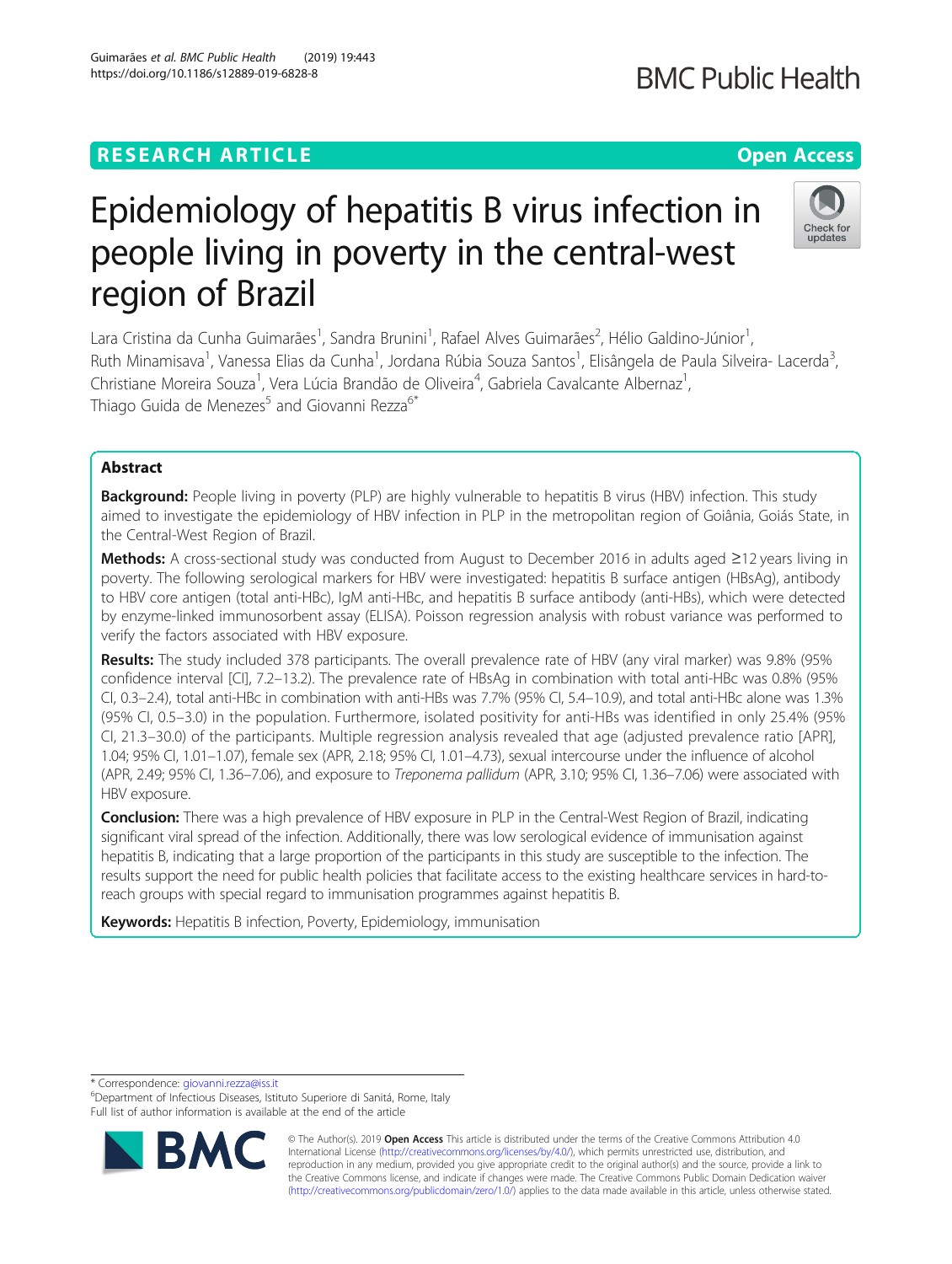# Background

Hepatitis B virus (HBV) infection is considered a serious public health problem worldwide, especially in less developed countries. It is estimated that 70% of new chronic HBV infections occur in low-income countries [[1\]](#page-9-0). It is also estimated that 257 million people worldwide are chronic carriers of HBV and that there were 887,220 deaths as a result of the infection in 2015, most of which are related to complications such as cirrhosis and hepatocellular carcinoma [[2\]](#page-9-0).

Although Brazil has a low prevalence of HBV infection, it has the second largest population of individuals with positive hepatitis B surface antigen (HBsAg), accounting for 16.7% of all infections from the American Region [\[3](#page-9-0)]. In 2010, a population-based study conducted in adults aged 20–69 years in all macro-regions of Brazil estimated the prevalence of HBV exposure (11.6% positivity for total antibody to HBV core antigen [anti-HBc]) and infection (0.6% positivity for HBsAg). The lowest and highest prevalence of exposure were found in the Southeast (7.9%) and North (14.7%) macro-regions, respectively [\[4](#page-9-0)].

In a modelling study, performed with a Delphi process that included a literature review of PubMed and Embase, followed by interviews with experts, it was found that the prevalence rate of HBV infection (HBsAg positive) in the population of Brazil was 0.6%, where only 28% individuals were diagnosed (212,000) and only 12% of the population was treated. In children up to 5 years of age, the prevalence rate of infection is  $< 0.1\%$ , which may be related to the high rates of vaccination coverage; 86% of children living in Brazil complete the vaccination schedule before reaching 1 year of age [\[5](#page-9-0)].

HBV can be transmitted by parenteral, sexual, vertical, and horizontal routes. Thus, individuals who engage in risky behaviours, such as the use of psychoactive substances, unprotected sex, multiple sexual partners, early initiation of sexual activity, and sharing of personal objects, are more vulnerable to HBV infection [\[6](#page-9-0)]. In addition to behavioural risk factors, social determinants such as low income and low level of schooling may contribute to increased exposure to HBV [[6,](#page-9-0) [7\]](#page-9-0).

People living in poverty (PLP) are significantly vulnerable to infectious diseases in general, and hepatitis B in particular, due to poor living conditions and/or difficulties in accessing healthcare. The concentration of poverty is associated with scarcity of basic services [\[8](#page-9-0)], resources [\[9](#page-9-0)], education [[10\]](#page-9-0), and employment opportunities, resulting in deterioration of quality of life of the residents [\[11](#page-10-0), [12\]](#page-10-0). Moreover, the absence of primary healthcare services makes it difficult to access preventive services [[13\]](#page-10-0). Lack of educational opportunities may limit the access to sexually transmitted infection (STI) prevention courses that are generally offered in schools. Furthermore, economic factors such as unemployment and poverty can promote risky behaviours such as inconsistent condom use and multiple sexual partnerships [[14,](#page-10-0) [15](#page-10-0)], thus increasing an individual's risk of acquiring an STI, such as hepatitis B [[8\]](#page-9-0).

In 2016, Brazil was ranked 96 in Healthcare Access and Quality Index by the Global Burden of Disease [\[16](#page-10-0)], setting up a country with great social inequalities and with a high number of PLP. According to the Brazilian Institute of Geography and Statistics (in Portuguese Instituto Brasileiro de Geografia e Estatística – IBGE) data, 16.27 million people were living in poverty in 2010, representing 8.5% of the country's total population. Of these, 53.3% lived in urban areas, where the majority of the Brazilian population resides (84.4%) [\[17](#page-10-0)]. In Latin America, Brazil is one of the countries with the highest prevalence of HBV associated with the lower socioeconomic class [[18\]](#page-10-0). Investigations among PLP have shown variations in the prevalence rate of HBV exposure in Brazil, ranging from 5.9% in adolescents in Goiânia (Goiás State, Central-West Region) [[19\]](#page-10-0) to 40.7% in the population of Buriticupu (Maranhão State, Northeast Region) [\[20](#page-10-0)].

However, studies that address exposure to HBV and factors associated with HBV in the general PLP population are still lacking, especially in the Central-West Region of Brazil. Most of the studies published to date address specific population groups (waste collectors, homeless, and immigrants) or do not present analytical approaches to the determinants associated with HBV. Thus, there is a gap in the literature on the epidemiology of hepatitis B in PLP using home-based and populationbased surveys. This study intended to contribute to the monitoring of the prevalence of hepatitis B and to the understanding of the exposure profile and associated risk factors in Brazilian PLP. This is necessary to implement actions, services, and policies that meet the specific need of this population. The present study aimed to investigate the epidemiology of hepatitis B infection in PLP of the metropolitan region of Goiânia, Goiás State, Central-West Region of Brazil.

# Methods

# Design, population, and study sites

This is a cross-sectional study conducted among PLP in the metropolitan region of Goiânia, the capital of Goiás State, Central-West Region of Brazil, which has a population of 1,466,105 inhabitants.

In the metropolitan region of Goiânia, there is an area where, until 2013, all the wastes generated in Goiânia were destined and accumulated without any separation of common or infectious wastes. Over the years, a population group settled in favelas in the adjacent areas, living in precarious conditions and working with the collection of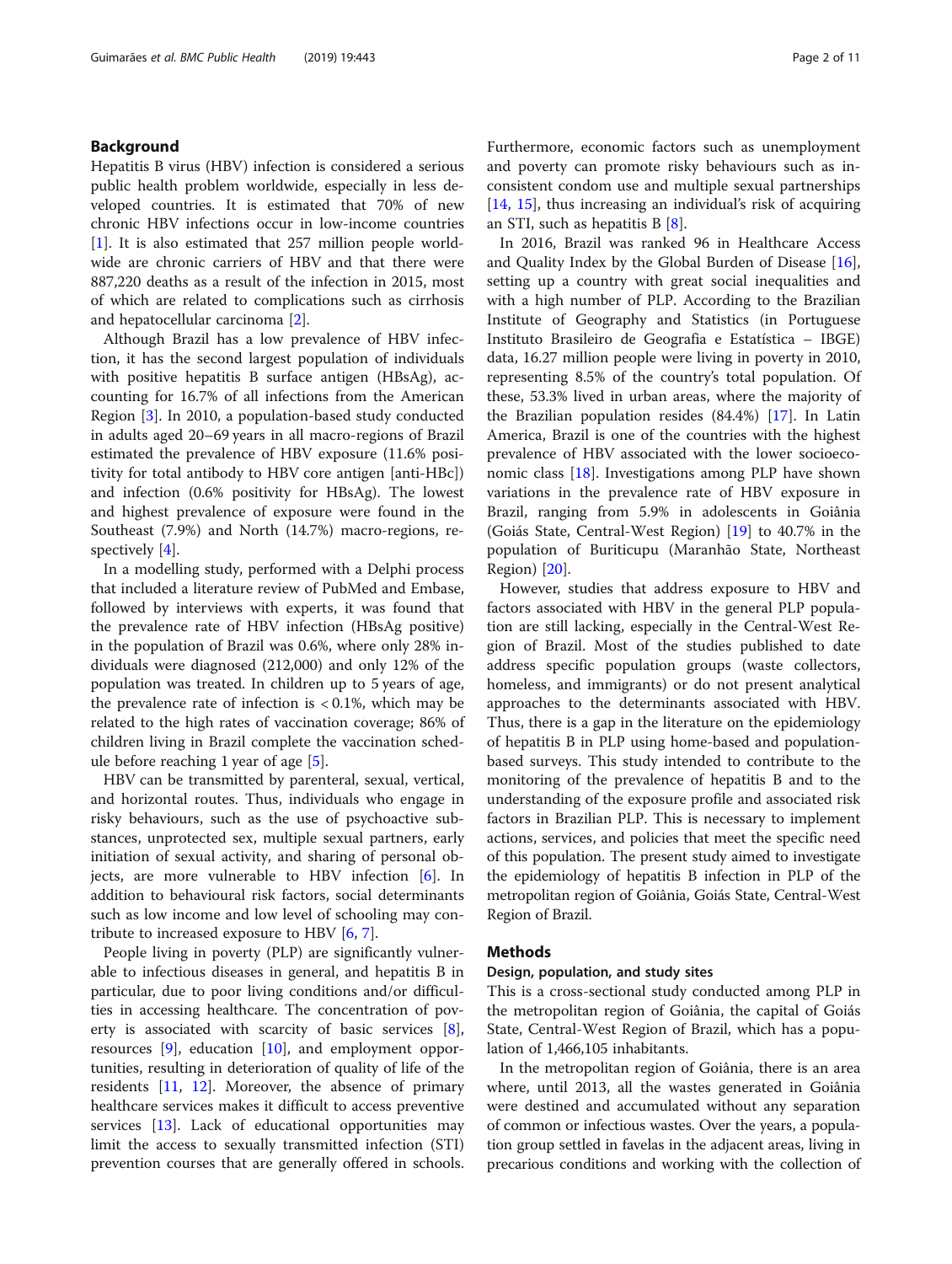these wastes. Since the closure of the zone and the creation of the sanitary landfill, some families received masonry housing from the government and were transferred to a new living space (Neighbourhood 1, Fig. 1 a, b). Other families remained in the area (Neighbourhood 2, Fig. 1 c). Still, families who moved to neighbourhood 1, despite living in masonry homes and geographically closer to public health and education facilities, remained without access to basic sanitation and paved streets where sewage runs in the open. Therefore, these two neighbourhoods were selected in this study because they reflect signs of extreme poverty within the metropolitan region and have in common, beyond the social precariousness, the history of cohabitation with the waste.

According to Kageyama and Hoffman [\[21\]](#page-10-0), income is an unreliable indicator of living conditions that characterise poverty due to inaccurate information provided by the people. Thus, it is necessary to resort to variables that are related to consumption expenditures as a more advantageous and specific method of identifying PLP [[21](#page-10-0)].

In the neighbourhoods, there are a large number of canvas, cardboard, or wood residences without access to pipe-borne water, basic sanitation, and public lighting. There are no pavements in the streets. There are no family healthcare units or other healthcare services for the population. Under this scenario, reports of exploitation and child labour, abuse and domestic violence against women, the use of illicit drugs, and sex workers are frequent.

In this context, the criteria of the Brazilian Economic Classification (in Portuguese Critério da Classificação Econômica do Brasil – CCEB) were adopted for the selection of the participants for the present study [\[22,](#page-10-0) [23](#page-10-0)]. The CCEB is a system of proxy punctuation of the consumption capacity of a household, expressing the wealth of the residences and the purchasing power of the families. In this investigation, the CCEB 2015 version was used. This takes into account the possessions and quantity of household comfort goods (presence of automobiles, microcomputer, and digital versatile disc player, degree of schooling of the head of the family (illiterate to complete higher education), and access to public services (pipe-borne water and paved streets), which together represent a permanent family income construct [[22,](#page-10-0) [23\]](#page-10-0). For each CCEB variable, a specific score ranging from 0 to 100 is assigned, where the higher the score, the higher the socioeconomic classification of the family. The CCEB system generates a score that stratifies families into the following socioeconomic classes: A (scores from 45 to 100), B1 (38–44), B2 (29–37), C1 (23–28), C2 (17–22), and D–E (0–16) [[23\]](#page-10-0). Families who belong to D–E classification are families living in poverty.

In the present study, people aged 12 years or older who, according to the CCEB, belonged to classes D–E, that is, who had a score in the CCEB equal to or less than 16 points, were included. Participants with apparent cognitive impairment or major incapacitating psychic disorders were considered ineligible.

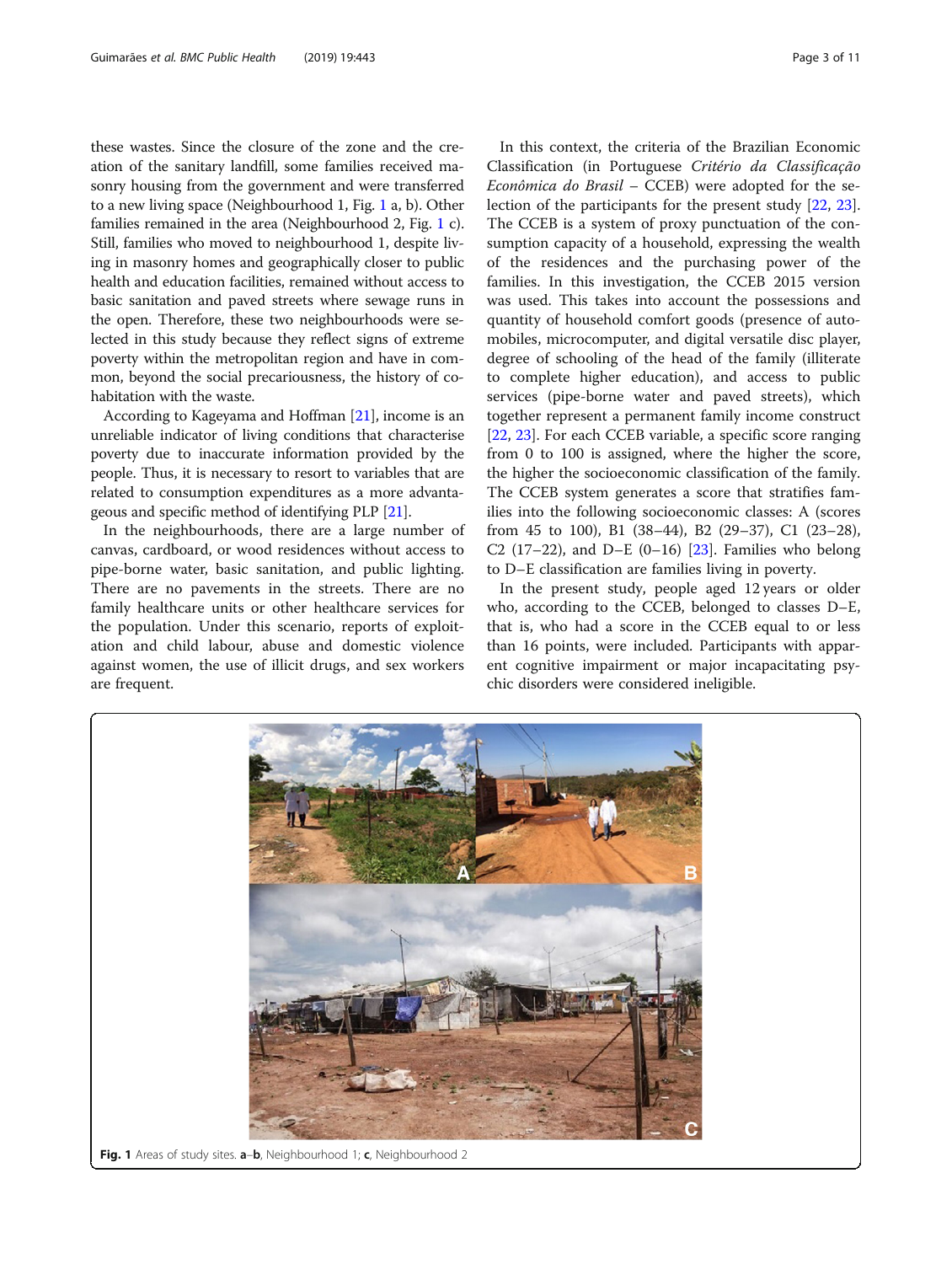The sample size was calculated for the finite population, and a statistical power of 80% (β = 20%) with a significance level of 95% ( $\alpha$  = 0.05) and a global prevalence rate of HBV of 12.8%, according to Marinho et al. [\[24](#page-10-0)], with design effect correction of 2.0 were considered. Therefore, the minimum sample size needed to estimate the prevalence rate in the study population was 325 participants, which was increased by 10% to correct for loss and refusal, totalling a sample of 358 participants. This study included 378 participants.

# Data collection

Data collection occurred between August and December 2016, and the recruitment occurred through home visits. All the houses in both neighbourhoods were visited. For each eligible household, a participant was drawn from the list of residents aged  $\geq 12$  years. Next, the selected resident was invited to participate in the study. In case of the absence of the resident at the time of the interview, at least three attempts to contact residents in each sampled home were made at different periods [\[25](#page-10-0), [26](#page-10-0)]. There was no substitution in the event of an absence of the resident at the end of the third visit.

The data were collected through face-to-face interviews in the households, using a structured instrument to obtain socio-demographic data and other potential factors associated with HBV infection. After the interview, rapid testing for syphilis was performed locally, and 5 ml of blood was collected for serological tests for hepatitis B.

# Laboratory analysis

HBV-related markers (HBsAg, total anti-HBc, IgM anti-HBc, and hepatitis B surface antibody [anti-HBs]) were detected by enzyme-linked immunosorbent assay (ELISA) according to each protocol. The results were delivered to the study participants during post-test counselling.

## Study variables

## Dependent variable

The presence or combination of the following HBV exposure markers was considered to be the endpoint variable: (i) HBsAg and total anti-HBc, (ii) total anti-HBc and anti-HBs, or (iii) total anti-HBc isolated.

# Independent variables

The following independent variables were analysed:

(i) Sociodemographic: age (years), gender (male or female) as gender proxy, schooling (full years of formal study), and marital status (married, separated/divorced/ widower, or single).

(ii) Non-sexual risk factors: tattoo (no or yes), body piercing (no or yes), sharing of personal objects (toothbrushes, pliers, razor, pliers, or nail clippers) (no or yes), history of hepatitis in the family (no or yes), history of incarceration (no or yes), marijuana use (no or yes), use of intranasal cocaine (no or yes), crack use (no or yes), injectable drug use (no or yes), alcohol use (no or yes), and alcohol dependence (no or yes).

Alcohol dependence was assessed using the CAGE (an acronym for the following: 'Cut down, Annoyedby criticism, Guilty, and Eye-opener') questionnaire [[27](#page-10-0)], which includes these four questions: (1) Have you ever felt you needed to cut down on your drinking? (2) Have people annoyed you by criticising your drinking? (3) Have you ever felt guilty about drinking? (4) Have you ever felt you needed a drink first thing in the morning (eye-opener) to steady your nerves or to get rid of a hangover? This questionnaire was used with a cut-off of two affirmative responses suggesting positive screening for alcohol abuse or dependence [[27,](#page-10-0) [28\]](#page-10-0). In Brazil, CAGE assessment was validated in 1983 by Masur and Monteiro, who found a sensitivity of 88% and a specificity of 83% for the detection of alcohol dependence [[29](#page-10-0)].

(iii) Sexual risk factors: use of condoms during sexual intercourse (always or never/sometimes), condom use at the last sexual intercourse (no or yes), practice of anal sex (no or yes), homosexual relationship (no or yes), sexual relations with sex workers (no or yes), sexual intercourse with illicit drug users (no or yes), sexual intercourse with STI carriers (no or yes), sexual intercourse under illicit drug use (no or yes), sexual intercourse under the influence of alcohol (always or never/ sometimes), number of sexual partners in life, number of sexual partners last year, age of first sexual intercourse, STI history (no or yes), and exposure to Treponema pallidum (negative or positive).

The exposure to Treponema pallidum (T. pallidum), the etiologic agent of syphilis, was evaluated by the rapid test, performed after the interview.

# Statistical analysis

The data were analysed using the Stata software, version 14.0 [[30\]](#page-10-0). Initially, the Anderson-Darling (AD) test was performed to verify the normality of the quantitative variables [[31\]](#page-10-0). Three levels of analysis were then conducted: (i) descriptive, (ii) bivariate regression, and (iii) multiple regression.

In the descriptive analysis, quantitative variables were presented as median and interquartile range (IQR) due to the absence of normality in the AD test and qualitative variables in absolute and relative frequencies. The prevalence of HBV serological markers was estimated with 95% confidence interval (CI).

Subsequently, bivariate Poisson analysis was performed to verify the potential factors associated with HBV exposure. Variables that were included in the Poisson regression model were those with robust variance [\[14,](#page-10-0) [32](#page-10-0), [33\]](#page-10-0) with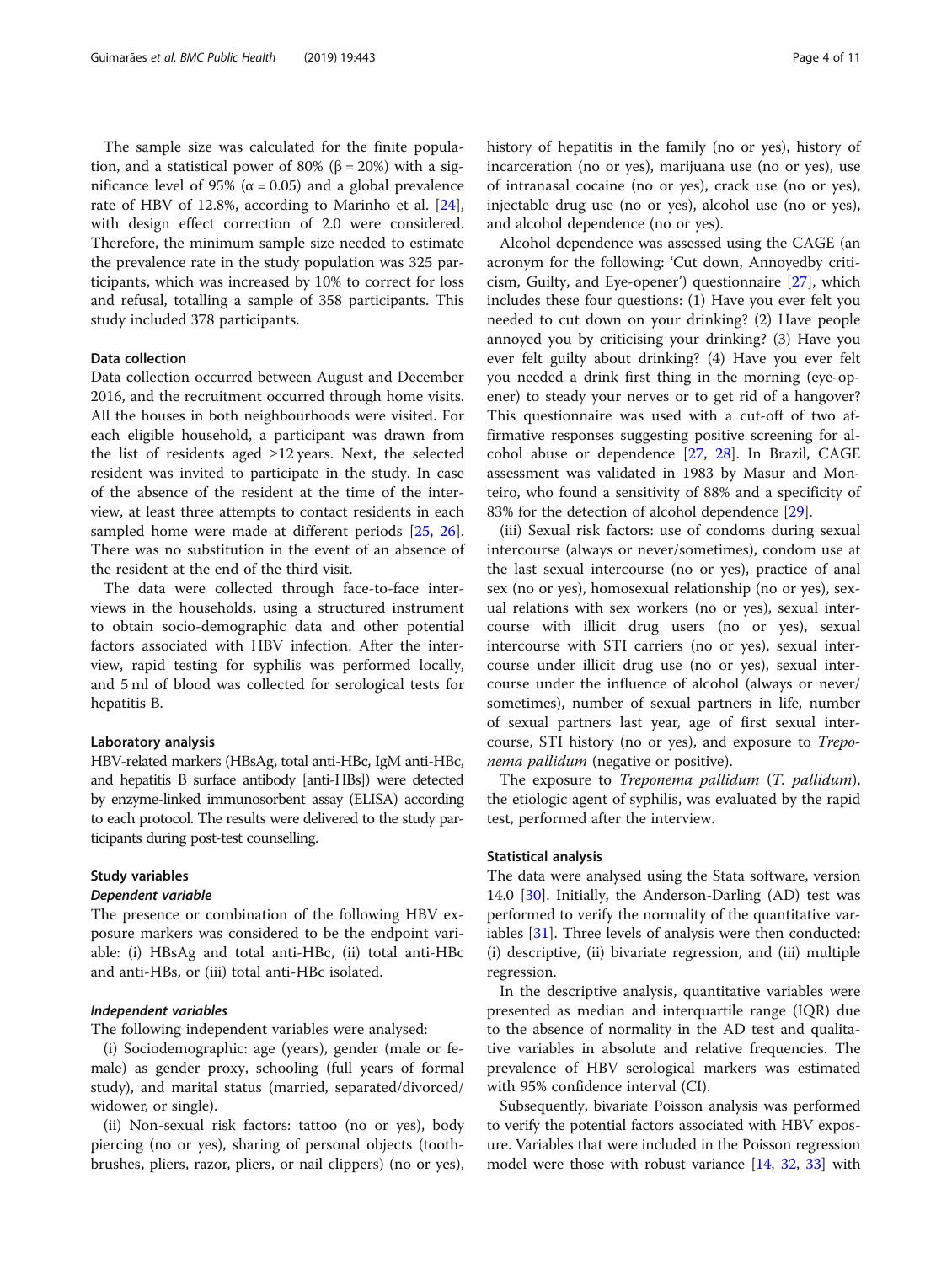<span id="page-4-0"></span>Table 1 Sociodemographic characteristics and potential risk factors for hepatitis B among the study population (Goiânia, Goiás, Central-West Region of Brazil, 2016)

| Variables                                | $N = 378$         | %    |  |
|------------------------------------------|-------------------|------|--|
| Age (years), median (IQR)                | 31.0 (21.0-42.0)  |      |  |
| Education (years), median (IQR)          | $7.0$ $(5.0-9.0)$ |      |  |
| Sex                                      |                   |      |  |
| Male                                     | 188               | 49.7 |  |
| Female                                   | 190               | 50.3 |  |
| Marital status                           |                   |      |  |
| Married                                  | 224               | 59.3 |  |
| Divorced/separated/widowed               | 32                | 8.5  |  |
| Single                                   | 122               | 32.3 |  |
| Sharing of personal objects <sup>a</sup> |                   |      |  |
| No                                       | 113               | 30.0 |  |
| Yes                                      | 264               | 70.0 |  |
| Tattoo                                   |                   |      |  |
| No                                       | 257               | 68.0 |  |
| Yes                                      | 121               | 32.0 |  |
| Body piercing                            |                   |      |  |
| No                                       | 427               | 88.9 |  |
| Yes                                      | 41                | 11.1 |  |
| History of hepatitis in the family       |                   |      |  |
| N <sub>o</sub>                           | 281               | 87.8 |  |
| Yes                                      | 39                | 12.2 |  |
| History of imprisonment <sup>b</sup>     |                   |      |  |
| No                                       | 290               | 81.0 |  |
| Yes                                      | 68                | 19.0 |  |
| Injecting drug use <sup>b</sup>          |                   |      |  |
| No                                       | 374               | 98.9 |  |
| Yes                                      | $\overline{4}$    | 1.1  |  |
| Alcohol use <sup>c</sup>                 |                   |      |  |
| No                                       | 191               | 50.5 |  |
| Yes                                      | 187               | 49.5 |  |
| Alcoholic dependence                     |                   |      |  |
| No                                       | 246               | 69.3 |  |
| Yes                                      | 109               | 30.7 |  |
| Marijuana use <sup>c</sup>               |                   |      |  |
| No                                       | 286               | 75.7 |  |
| Yes                                      | 92                | 24.3 |  |
| Intranasal cocaine use <sup>c</sup>      |                   |      |  |
| No                                       | 331               | 87.6 |  |
| Yes                                      | 47                | 12.4 |  |
| Crack use <sup>c</sup>                   |                   |      |  |
| No                                       | 347               | 91.8 |  |
| Yes                                      | 32                | 8.2  |  |

| Table 1 Sociodemographic characteristics and potential risk  |
|--------------------------------------------------------------|
| factors for hepatitis B among the study population (Goiânia, |
| Goiás, Central-West Region of Brazil, 2016) (Continued)      |

| Variables                                                                | $N = 378$            | %    |
|--------------------------------------------------------------------------|----------------------|------|
| STIs history <sup>d</sup>                                                |                      |      |
| No                                                                       | 337                  | 89.2 |
| Yes                                                                      | 41                   | 10.8 |
| Treponema pallidum exposure                                              |                      |      |
| Negative                                                                 | 342                  | 90.5 |
| Positive                                                                 | 36                   | 9.5  |
| Condom use <sup>a</sup>                                                  |                      |      |
| Never                                                                    | 65                   | 18.8 |
| Sometimes/always                                                         | 280                  | 81.2 |
| Condom use at last sexual intercourse                                    |                      |      |
| No                                                                       | 261                  | 76.1 |
| Yes                                                                      | 82                   | 23.9 |
| Anal sex <sup>a</sup>                                                    |                      |      |
| No                                                                       | 215                  | 63.8 |
| Yes                                                                      | 122                  | 36.2 |
| Sexual relation homosexual <sup>a</sup>                                  |                      |      |
| No                                                                       | 316                  | 92.4 |
| Yes                                                                      | 26                   | 7.6  |
| Sexual intercourse with illicit drug users <sup>a</sup>                  |                      |      |
| No                                                                       | 171                  | 49.6 |
| Yes                                                                      | 174                  | 50.4 |
| Sexual intercourse with sex workers <sup>a</sup>                         |                      |      |
| No                                                                       | 265                  | 77.3 |
| Yes                                                                      | 78                   | 22.7 |
| Sexual intercourse with STIs carriers <sup>a</sup>                       |                      |      |
| No                                                                       | 313                  | 91.3 |
| Yes                                                                      | 30                   | 8.7  |
| Sexual intercourse under the influence of alcohol <sup>a</sup>           |                      |      |
| Never                                                                    | 201                  | 58.3 |
| Sometimes/always                                                         | 144                  | 41.7 |
| Age of first sexual intercourse, median (IQR)                            | 15.0 (13.0-17.0)     |      |
| Number of sexual partners <sup>b</sup> , median (IQR)                    | $5.0$ $(3.0 - 15.0)$ |      |
| Number of sexual partners <sup>a</sup> , median (IQR)<br>$1.0(1.0-1.0)$  |                      |      |
| Abbreviations: IQR Interquartile range<br><sup>a</sup> Previous 6 months |                      |      |

b Lifetime

c Pevious month

d<sub>Pevious</sub> 12 months

 $p$ -value < 0.20 in the bivariate analysis. The final modelling of factors associated with HBV infection was adjusted for age, sex, education, history of hepatitis in the family, injecting drug use, sexual intercourse under the influence of alcohol, the age at the time of sexual intercourse, STI history, and exposure to T. pallidum. Variables with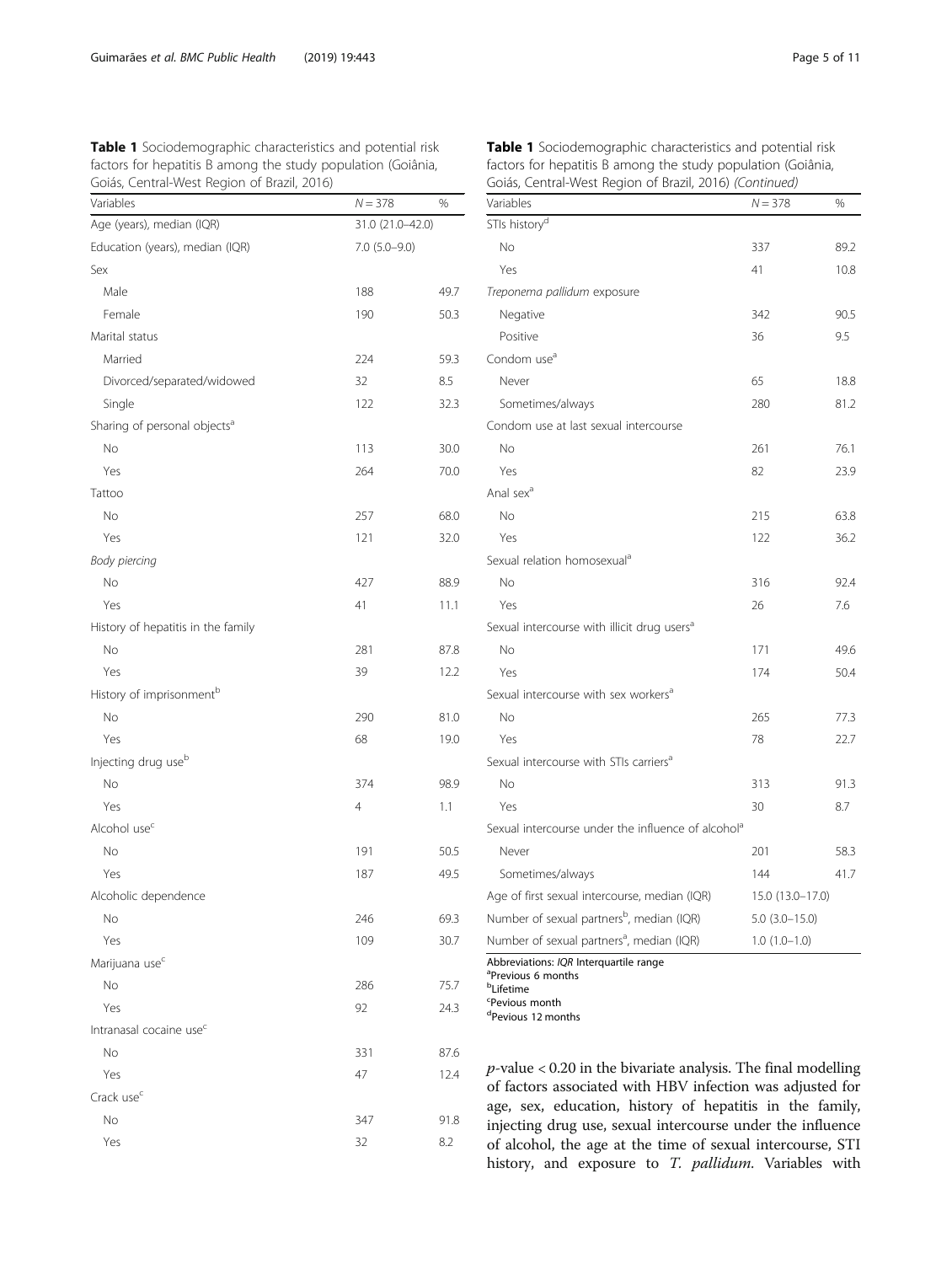p-value < 0.05 in multivariate analysis were considered to be statistically significant.

# Ethical aspects

This study was approved by the Ethics Committee of the Hospital das Clínicas of the Federal University of Goiás, with protocol number 1.669.956/2016. Informed written consent was obtained from all participants. For minors, consent was also obtained from their legal guardians. Individuals with positive test results were referred to specialist services for clinical evaluation and treatment.

# Results

Between August and December 2016, 455 households were visited. Of these, 13 residences were excluded from the study because none of their residents were found even after three visits on different days and times. In five households, all residents refused to participate in the survey. Thus, the study applied the CCEB questionnaire in 437 residences. Of these, 33 residents who did not meet the poverty criteria were excluded from the study; thus, overall data from 404 residences were included.

Thus, only one resident was randomly selected from all residents in the eligible households  $(N = 404)$  and invited to participate in the study. Of these, 26 refused to participate in the study, resulting in a study population of 378 participants.

The socio-demographic and behavioural characteristics of the participants are shown in Table [1.](#page-4-0) The median age was 31 (IQR, 21–42) years, and for schooling was 7 (IQR, 5–9) years. The majority of participants were married (59.3%).

The main known risk factors for HBV infection found in our study were the following: sharing of personal objects (70.0%), tattoo (32.0%), body piercing (11.1%), imprisonment (19.0%), alcohol use (49.5%), alcohol dependence (30.7%), marijuana use (24.3%), intranasal cocaine use (12.4%) and crack use (8.2%), STI history (10.8%), inconsistent condom use (81.2%), sexual intercourse under the influence of alcohol (41.7%), and exposure to T. pallidum (9.5%). The median age at first sexual intercourse and the number of lifetime sexual partners were 15 years and five partners, respectively.

Markers of exposure to HBV were detected in 40 participants, representing an overall prevalence rate of 9.8% (95% CI, 7.2–13.2). Three participants (0.8%) tested positive for HBsAg, 29 for anti-HBc and anti-HBs (7.7%), and five for isolated anti-HBc (1.3%). Isolated positivity for anti-HBs was observed in 25.4% (95% CI, 21.3–30.0) of the participants, suggesting that they were vaccinated against HBV. All of the participants with total anti-HBc positivity were tested for IgM anti-HBc, but none of them tested positive. Finally, the majority of the studied

population (64.8%) were considered to be susceptible to HBV infection (Table 2).

In the Poisson bivariate analysis, exposure to HBV was associated with higher age, history of hepatitis in the family, injecting drug use, alcohol use, exposure to T. pallidum, sexual intercourse under the influence of alcohol, and age at first sexual intercourse  $(p$ -value < 0.05). These variables and sex  $(p$ -value = 0.112) were included in the Poisson regression model with robust variance (Table [3\)](#page-6-0).

Table [4](#page-8-0) shows the multiple regression analysis of factors associated with HBV exposure. After adjusting for the model, age (adjusted prevalence ratio [APR], 1.04; 95% CI, 1.01–1.07), female sex (APR, 2.18; 95% CI, 1.01–4.73), sexual intercourse under the influence of alcohol (APR, 2.49; 95% CI, 1.09–5.67), and T. pallidum exposure (APR, 3.10; 95% CI, 1.36–7.06) remained as the independent risk factors associated with HBV exposure (Table [4](#page-8-0)).

# **Discussion**

This study investigated the prevalence and risk factors of HBV infection in PLP in the Central-West Region of Brazil. The research findings provide important data on the epidemiology of HBV infection, which may intensify the prevention and control actions in this population. The observed prevalence was similar to that found in the general population. However, approximately 3/5 of the population showed absence of any marker of infection, indicating viral susceptibility. Age, female sex, sexual intercourse under the influence of alcohol, and T. pallidum exposure were the independent risk factors associated with HBV exposure.

In the present study, the prevalence rate of HBV exposure was 9.8% (95% CI, 7.2–13.2%), similar to that found in the general population aged 20–69 years in Brazil (11.6%; 95% CI, 10.7–12.4%) and the Central-West Region (12.7%; 95% CI, 10.9–14.5%) [\[4](#page-9-0)]. In Brazil, few population-based

Table 2 Prevalence of serological markers of hepatitis B virus in people living in poverty. Goiânia, Goiás, Central-West Region of Brazil, 2016

| Serological markers             | $N = 378$ | $\frac{0}{0}$ | 95.0% CI      |
|---------------------------------|-----------|---------------|---------------|
| HbsAg + Total anti-HBc          | 3         | 0.8           | $0.3 - 2.3$   |
| Total Anti-HBc + anti-HBs       | 29        | 7.7           | $5.4 - 10.8$  |
| Total Anti-HBc isolated         | 5         | 1.3           | $0.5 - 3.0$   |
| lgM Anti-HBc                    | 0         | 0             | 0             |
| Some exposure markers           | 37        | 9.8           | $7.2 - 13.2$  |
| Anti-Hbs isolated               | 96        | 25.4          | $21.3 - 30.0$ |
| Absence of marker (susceptible) | 245       | 64.8          | 59.9-69.5     |

Abbreviations: HbsAg: Hepatitis B surface antigen; Total anti-HBc: antibody to HBV core antigen; anti-HBs: hepatitis B surface antibody; IgM Anti-HBc: IgM antibody to hepatitis B core antigen; 95.0% CI: 95.0% Confidence Interval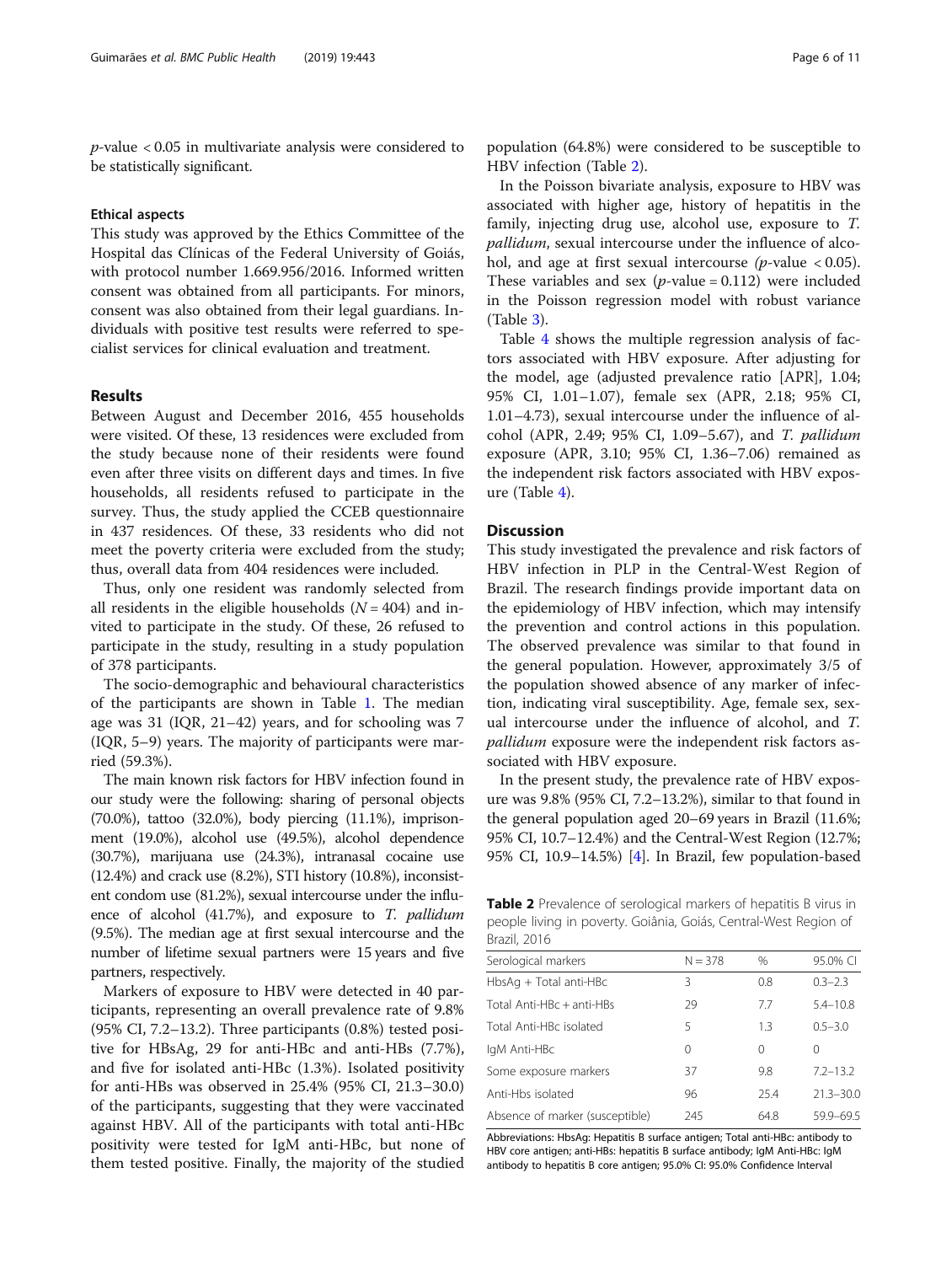| Variables                          | Total <sup>a</sup> | HBV exposure      |      |                                          |      | PR (95.0% CI)          | $p$ -value $b$ |
|------------------------------------|--------------------|-------------------|------|------------------------------------------|------|------------------------|----------------|
|                                    |                    | Negative          |      | Positive                                 |      |                        |                |
| Age (years)                        | 33.0 (23.0-46)     | 32.0 (21.0-42.5)  |      | 47.0 (34.5-54.0)<br>$7.0$ $(2.0 - 10.0)$ |      | $1.03(1.01 - 1.06)$    | < 0.001        |
| Education (years)                  | $7.0(4.0-9.0)$     | $7.0$ $(4.0-9.0)$ |      |                                          |      | $0.97(0.89 - 1.07)$    | 0.657          |
| Sex                                |                    |                   |      |                                          |      |                        |                |
| Male                               | 144                | 130               | 90.3 | 14                                       | 9.7  | 1.00                   |                |
| Female                             | 138                | 115               | 83.3 | 23                                       | 16.7 | $1.71(0.88 - 3.33)$    | 0.112          |
| Marital status                     |                    |                   |      |                                          |      |                        |                |
| Married                            | 167                | 147               | 88.0 | 20                                       | 12.0 | 1.00                   |                |
| Divorced/separated/widowed         | 28                 | 23                | 82.1 | 5                                        | 17.9 | 1.49 (0.55-3.97)       | 0.424          |
| Single                             | 87                 | 75                | 86.2 | 12                                       | 13.8 | $1.15(0.56 - 2.35)$    | 0.699          |
| Tattoo                             |                    |                   |      |                                          |      |                        |                |
| No                                 | 195                | 171               | 87.7 | 23                                       | 12.3 | 1,00                   |                |
| Yes                                | 87                 | 74                | 85.1 | 13                                       | 14.9 | $1.21 (0.61 - 2.38)$   | 0.573          |
| Body piercing                      |                    |                   |      |                                          |      |                        |                |
| No                                 | 219                | 187               | 85.4 | 32                                       | 14.6 | 1,00                   |                |
| Yes                                | 63                 | 58                | 92.1 | 5                                        | 7.9  | $0.54(0.21 - 1.39)$    | 0.204          |
| Sharing of personal objects        |                    |                   |      |                                          |      |                        |                |
| No                                 | 83                 | 73                | 88.0 | 10                                       | 12.0 | 1,00                   |                |
| Yes                                | 198                | 172               | 86.9 | 26                                       | 13.1 | 1.08 (0.52-2.26)       | 0.817          |
| History of hepatitis in the family |                    |                   |      |                                          |      |                        |                |
| No                                 | 204                | 178               | 87.3 | 26                                       | 12.7 | 1,00                   |                |
| Yes                                | 32                 | 23                | 71.9 | $\,9$                                    | 28.1 | 2.20 (1.03-4.70)       | 0.041          |
| Blood transfusion                  |                    |                   |      |                                          |      |                        |                |
| No                                 | 245                | 216               | 88.2 | 29                                       | 11.8 | 1,00                   |                |
| Yes                                | 30                 | 24                | 80.0 | $\,$ 6 $\,$                              | 20.0 | 1.68 (0.70-4.06)       | 0.242          |
| History of imprisonment            |                    |                   |      |                                          |      |                        |                |
| No                                 | 220                | 192               | 87.3 | 28                                       | 12.7 | 1,00                   |                |
| Yes                                | 50                 | 42                | 84.0 | $\,8\,$                                  | 16.0 | 1,11 (0,54-2,26)       | 0,772          |
| Marijuana use                      |                    |                   |      |                                          |      |                        |                |
| No                                 | 212                | 182               | 85.8 | $30\,$                                   | 14.2 | 1,00                   |                |
| Yes                                | 70                 | 63                | 90.0 | $\overline{7}$                           | 10.0 | $0.70(0.31 - 1.60)$    | 0.408          |
| Crack use                          |                    |                   |      |                                          |      |                        |                |
| No                                 | 253                | 221               | 87.4 | 32                                       | 12.6 | 1,00                   |                |
| Yes                                | 29                 | 24                | 82.8 | 5                                        | 17.2 | 1.36 (0.53-3.49)       | 0.519          |
| Intranasal cocaine use             |                    |                   |      |                                          |      |                        |                |
| No                                 | 244                | 211               | 86.5 | 33                                       | 13.5 | 1,00                   |                |
| Yes                                | 38                 | 34                | 89.5 | $\overline{4}$                           | 10.5 | $0.77$ $(0.27 - 2.19)$ | 0.636          |
| Injecting drug use                 |                    |                   |      |                                          |      |                        |                |
| No                                 | 278                | 243               | 87.4 | 35                                       | 12.6 | 1,00                   |                |
| Yes                                | 4                  | $\overline{2}$    | 50.0 | $\overline{2}$                           | 50.0 | 3.97 (0.95-16.51)      | 0.058          |
| Alcohol use                        |                    |                   |      |                                          |      |                        |                |
| No                                 | 139                | 128               | 92.1 | 11                                       | 7.9  | 1,00                   |                |
| Yes                                | 143                | 117               | 81.8 | 26                                       | 18.2 | 2.29 (1.13-4.64)       | 0.021          |

<span id="page-6-0"></span>Table 3 Bivariate analysis of the potential factors associated with HBV exposure in people living in poverty. Goiânia, Goiás, Central-West Region of Brazil, 2016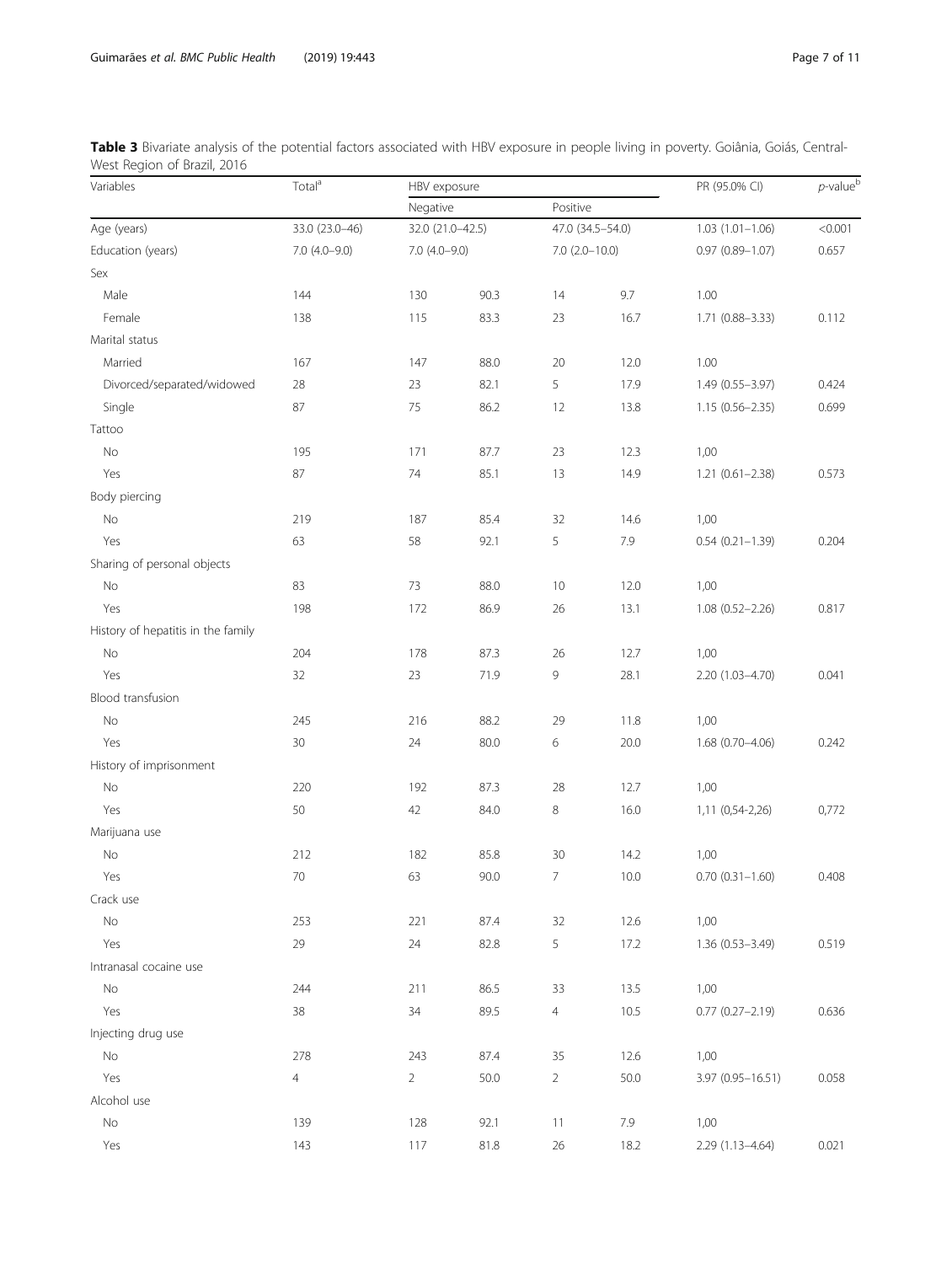| Variables                                         | Total <sup>a</sup> | HBV exposure       |      |                   |                  | PR (95.0% CI)          | $p$ -value $^{\rm b}$ |
|---------------------------------------------------|--------------------|--------------------|------|-------------------|------------------|------------------------|-----------------------|
|                                                   |                    | Negative           |      | Positive          |                  |                        |                       |
| Alcoholic dependence                              |                    |                    |      |                   |                  |                        |                       |
| No                                                | 181                | 160                | 88.4 | 21                | 11.6             | 1,00                   |                       |
| Yes                                               | 84                 | 69                 | 82.1 | 15                | 17.9             | 1.53 (0.79-2.98)       | 0.202                 |
| STIs history                                      |                    |                    |      |                   |                  |                        |                       |
| No                                                | 249                | 219                | 88.0 | 30                | 12.0             | 1,00                   |                       |
| Yes                                               | 33                 | 26                 | 78.8 | $\overline{7}$    | 21.2             | 1.76 (0.77-4.00)       | 0.178                 |
| Treponema pallidum exposure                       |                    |                    |      |                   |                  |                        |                       |
| Negative                                          | 252                | 226                | 89.7 | 26                | 10.3             | 1,00                   |                       |
| Positive                                          | 30                 | 19                 | 63.3 | 11                | 36.7             | 3.55 (1.75-7.19)       | < 0.001               |
| Condom use at last sexual intercourse             |                    |                    |      |                   |                  |                        |                       |
| Yes                                               | 60                 | 52                 | 86.7 | 8                 | 13.3             | 1,00                   |                       |
| No                                                | 195                | 166                | 85.1 | 29                | 14.9             | $1.11(0.50 - 2.43)$    | 0.785                 |
| Anal sex                                          |                    |                    |      |                   |                  |                        |                       |
| No                                                | 153                | 129                | 84.3 | 24                | 15.7             | 1,00                   |                       |
| Yes                                               | 98                 | 85                 | 86.7 | 13                | 13.3             | $0.84$ $(0.43 - 1.66)$ | 0.626                 |
| Sexual relation homosexual                        |                    |                    |      |                   |                  |                        |                       |
| No                                                | 233                | 201                | 86.3 | 32                | 13.7             | 1,00                   |                       |
| Yes                                               | 21                 | 16                 | 76.2 | 5                 | 23.8             | $1.73(0.67 - 4.44)$    | 0.253                 |
| Sexual intercourse with illicit drug users        |                    |                    |      |                   |                  |                        |                       |
| No                                                | 230                | 197                | 85.7 | 33                | 14.3             | 1,00                   |                       |
| Yes                                               | 26                 | 22                 | 84.6 | $\overline{4}$    | 15.4             | $0.86$ $(0.45 - 1.64)$ | 0.653                 |
| Sexual intercourse with sex workers               |                    |                    |      |                   |                  |                        |                       |
| No                                                | 195                | 166                | 85.1 | 29                | 14.9             | 1,00                   |                       |
| Yes                                               | 60                 | 52                 | 86.7 | 8                 | 13.3             | $00.89(0.40 - 1.96)$   | 0.785                 |
| Sexual intercourse with STIs carriers             |                    |                    |      |                   |                  |                        |                       |
| No                                                | 230                | 196                | 85.2 | 34                | 14.8             | 1,00                   |                       |
| Yes                                               | 25                 | 22                 | 88.0 | 3                 | 12.0             | $0.81(0.24 - 2.64)$    | 0.729                 |
| Sexual intercourse under the influence of alcohol |                    |                    |      |                   |                  |                        |                       |
| Never                                             | 139                | 126                | 90.6 | 13                | 9.4              | 1,00                   |                       |
| Sometimes/always                                  | 117                | 117                | 79.5 | 24                | 20.5             | $1.19(1.11 - 4.30)$    | 0.027                 |
| Age of first sexual intercourse                   | $15.0(13.5-17.0)$  | 15.0 (14.0-16.0)   |      |                   | 15.0 (13.0-17.5) | $1.04(0.99 - 1.11)$    | 0.100                 |
| Number of sexual partners                         | $6.0$ $(3.0-15.0)$ | $6.0$ $(3.0-15.0)$ |      | $9.0(2.2 - 28.7)$ |                  | $1.00(0.99 - 1.00)$    | 0.792                 |
| Number of sexual partners                         | $1.0(1.0-1.0)$     | $1.0(1.0-1.0)$     |      | $1.0(1.0-1.0)$    |                  | $1.02(0.90 - 1.15)$    | 0.716                 |

Table 3 Bivariate analysis of the potential factors associated with HBV exposure in people living in poverty. Goiânia, Goiás, Central-West Region of Brazil, 2016 (Continued)

Abbreviations: HBV: hepatitis B virus; PR: Prevalence ratio; STIs: Sexually transmitted infections; 95.0% CI: 95.0% Confidence interval

Note: quantitative variables presented as medians and IQR

<sup>a</sup>Number of valid answers

<sup>b</sup>Wald statistic

studies investigated the epidemiology of hepatitis B in PLP [[34](#page-10-0)]. Considering the studies conducted in other PLP or proxy populations, the results were similar to low-income adolescents (5.9%; 95% CI, 4.2–8.0%) [[19](#page-10-0)] and recyclable material pickers (12.8%; 95% CI, 9.8–16.2%) [[35\]](#page-10-0) of Goiânia, Central-West Region. These results indicated that the Central-West Region has a low endemicity for hepatitis B.

On the other hand, the results of this investigation were lower than those estimated in recyclable waste pickers in the City of Santos (São Paulo State, South-eastern Brazil) (34.4%; 95% CI, 28.5–40.2%) [\[24](#page-10-0)] and in the low-income population of Buriticupu (Maranhão State, Northeast Region) (40.7; 95% CI, 34.7–47.0%) [\[20](#page-10-0)]. In addition to the methodological differences and variations in risk behaviours,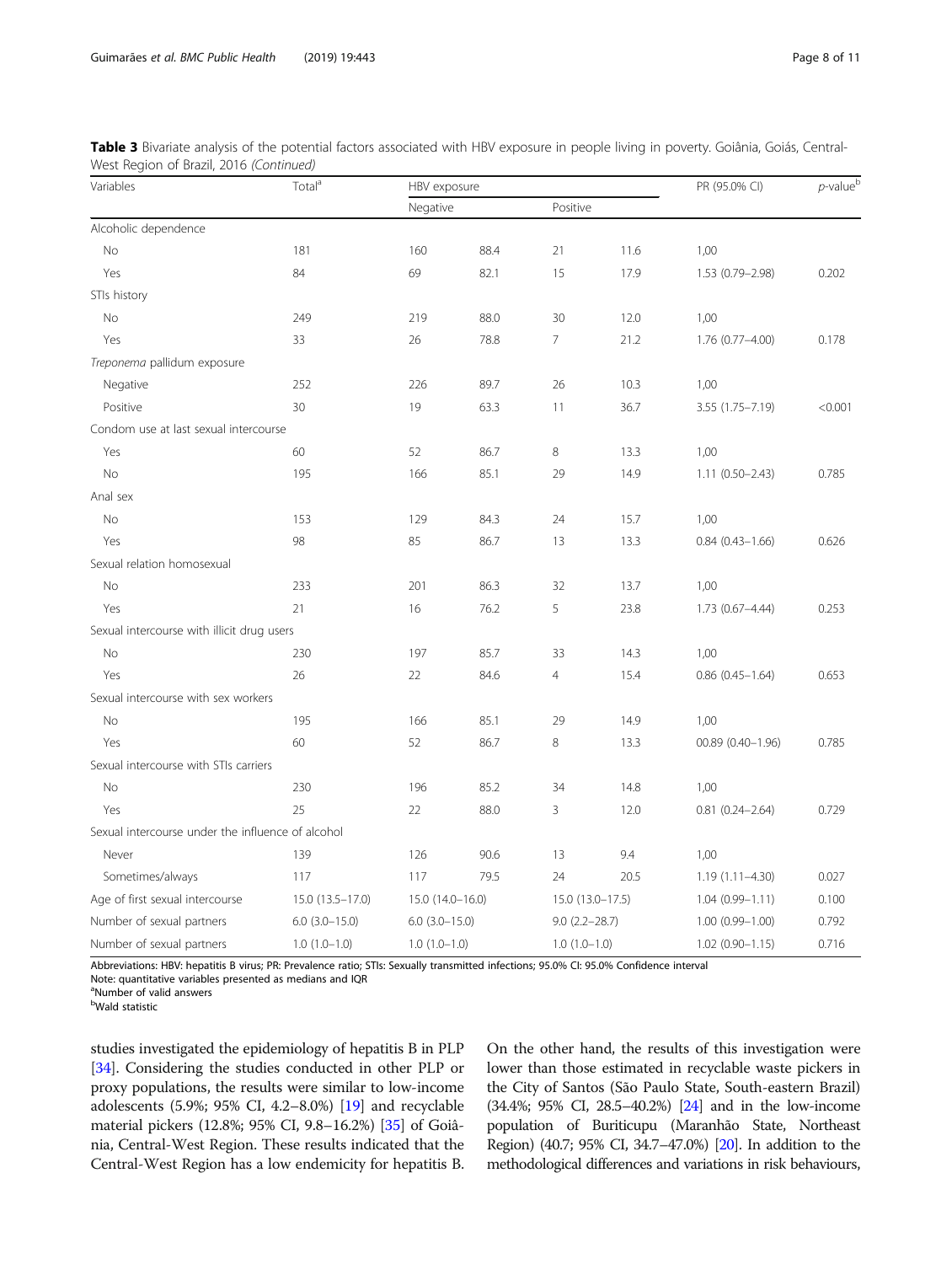| Risk factors                                      | APR (95.0% CI) <sup>a</sup> | $p$ -value $b$ |
|---------------------------------------------------|-----------------------------|----------------|
| Age (years)                                       | $1.04(1.01 - 1.07)$         | 0.002          |
| Education (years)                                 | $1.06(0.96 - 1.17)$         | 0.243          |
| Female sex                                        | $2.18(1.01 - 4.73)$         | 0.048          |
| History of hepatitis in the family                | $1.66(0.73 - 3.77)$         | 0.219          |
| Injecting drug use                                | 1.61 (0.29-8.78)            | 0.578          |
| Sexual intercourse under the influence of alcohol | 2.49 (1.09-5.67)            | 0.029          |
| Age of first sexual intercourse                   | $1.04(0.98 - 1.10)$         | 0.168          |
| STIs history                                      | $0.64(0.21 - 1.95)$         | 0.439          |
| Treponema pallidum exposure                       | $3.10(1.36 - 7.06)$         | 0.007          |

<span id="page-8-0"></span>Table 4 Multiple regression analysis of risk factors associated with HBV exposure in individuals living in poverty in the metropolitan region of Goiânia, Central Brazil, 2016

Abbreviations: HBV: hepatitis B virus; APR: Adjusted prevalence ratio; STIs: Sexually transmitted infections; 95.0% CI: 95.0% Confidence interval

<sup>a</sup>Model adjusted for age, sex, education, history of hepatitis in the family, injecting drug use, sexual intercourse under the influence of alcohol, age at first sexual intercourse, STIs history and exposure to *Treponema pallidum*; Wald chi-squared test; McFadden's R<sup>2</sup>: 0.154<br><sup>b</sup>Weld ctatistic Wald statistic

the first study included an older population than that of the present study. Moreover, in the case of the second study, the North Region had an intermediate endemicity when compared to the Central-West Region. These factors may explain the differences of prevalence found between these studies.

The vaccine card is considered to be the gold standard for the evaluation of vaccination coverage. However, when unavailable, isolated detection of the anti-HBs marker can be used as an indicator of the vaccine status of populations. In this study, only 25.4% of the participants presented a serological profile consistent with previous immunisation, and 64.8% did not present hepatitis B serologic markers, indicating viral susceptibility. Low serological evidence of HBV immunisation has also been found in other studies in PLP or in those with extreme social vulnerability in Brazil [\[20](#page-10-0), [35](#page-10-0), [36\]](#page-10-0).

The Global Health Sector Strategy on Viral Hepatitis by the World Health Organization (WHO) proposed to eliminate hepatitis B by 2030 treating 80% of patients with HBV and HCV and achieving 90% vaccination coverage of the three doses in childhood by 2020. Although several member states of the WHO, including Brazil, are working on strategies to control hepatitis and eliminate the epidemic, the challenges are still immense, especially when it comes to financial issues [\[37\]](#page-10-0). Globally, only 11% of HBV and HCV cases are diagnosed. There is a dire need to hasten hepatitis diagnosis and search the missing millions living with hepatitis who remain undiagnosed [[38\]](#page-10-0). The diagnosis may be even more underestimated in PLP, because of inaccessibility to healthcare services.

Currently, in Brazil, hepatitis B vaccine is widely available at most public health network to the populace regardless of age and/or level of vulnerability [\[39\]](#page-10-0). However, the low immunisation rate and the high susceptibility rate shown in

this study indicate that extremely poor populations have difficulties or fail to access the immunisation programme. Consequently, this will increase the susceptibility to more advanced age groups, which could constitute clusters of maintenance of the virus transmission chain. This is often related to the absence of primary healthcare services in impoverished regions. The presence of susceptible population groups may negatively impact the extent of elimination of hepatitis B transmission by 2030.

Multiple regression analysis, as well as the other studies, revealed an association between exposure to HBV and age increase [\[14,](#page-10-0) [20](#page-10-0), [36,](#page-10-0) [40\]](#page-10-0). The displacement of the epidemiological curve of HBV in populations with higher age groups can be explained by the Brazilian policy of increasing the age for eligibility of hepatitis B vaccine over the years [\[34\]](#page-10-0). This result supports the importance of offering and intensifying vaccination against hepatitis B in elderly [[36](#page-10-0)]. The association between age and HBV exposure may also reflect the cumulative risk of HBV infection associated with lifelong sexual and parenteral exposure [\[14,](#page-10-0) [41\]](#page-10-0).

Alcohol consumption has a complex association with health status, and the determination of the damages caused by it is even more complicated because it is influenced by the volume and consumption pattern of the individual. In 2016, 60 to 79.9% of Brazilian men and 40 to 59.9% of Brazilian women reported alcohol consumption in the last 12 months, with a daily intake of 3 to 4 doses and 1 to 2 doses, respectively, accounting for a total of 47.3 deaths per 100,000 inhabitants [\[42\]](#page-10-0). Alcohol consumption during intercourse was also associated with exposure to HBV, which is a well-documented association in the national and international literature [[34](#page-10-0), [43](#page-10-0)]. Alcohol consumption during intercourse decreases the perception of risk and increases the chance of risky behaviours, such as inconsistent condom uses and multiple sexual partners. These behaviours potentiate the risk for HBV infection [\[43,](#page-10-0) [44\]](#page-10-0).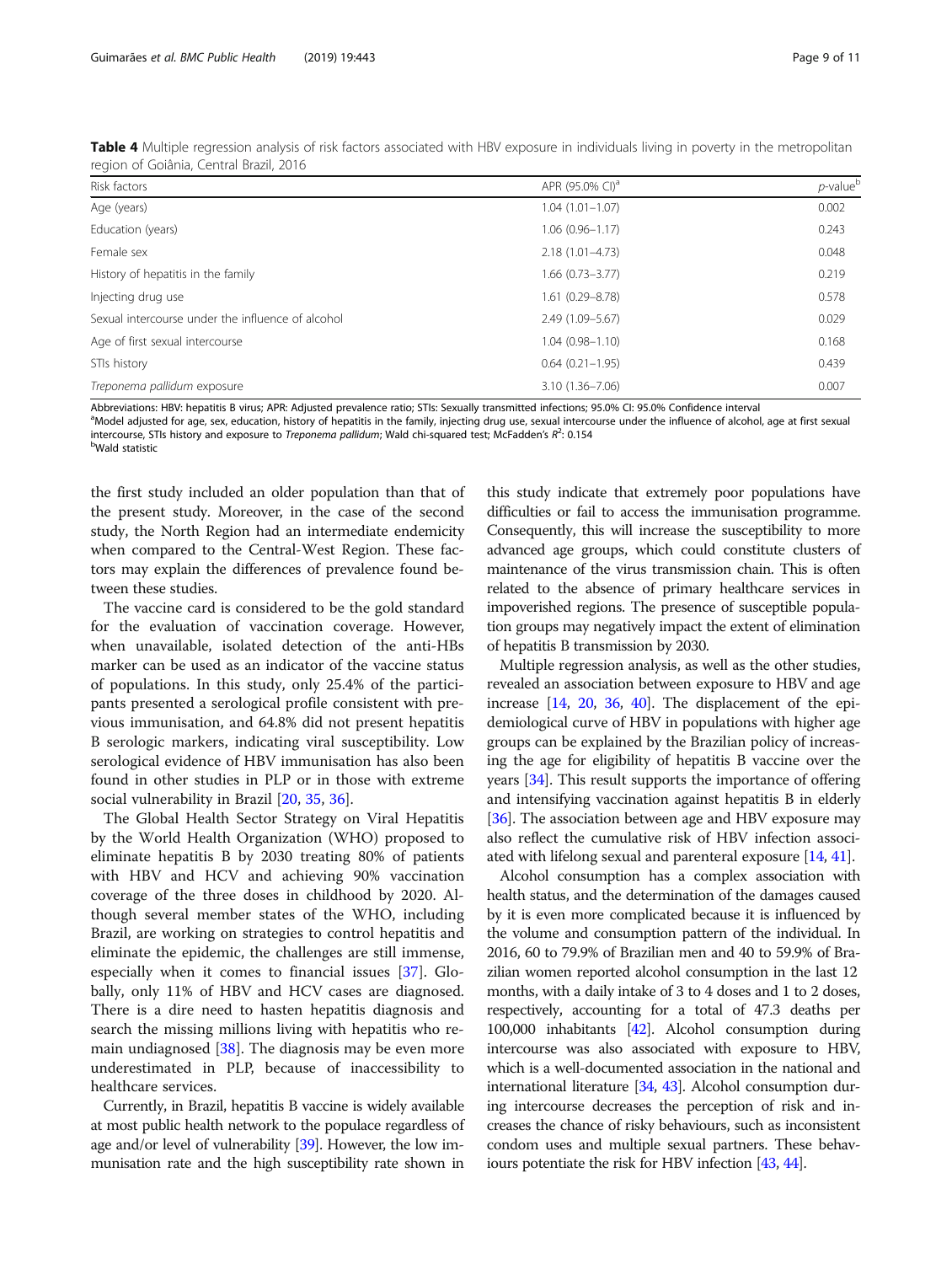<span id="page-9-0"></span>In the present study, there was an association between exposure to *T. pallidum*, the etiological agent of syphilis, and exposure to HBV. Of the total number of participants exposed to HBV, 29.7% were also exposed to T. pallidum. The presence of ulcerative lesions caused by syphilis significantly increases the risk of infection and transmission of HBV and other STI such as human immunodeficiency virus (HIV) [\[45](#page-10-0), [46\]](#page-10-0). This result highlights the need for testing for multiple STI, such as hepatitis B and C, syphilis, and HIV, in PLP.

This study had some limitations. The cross-sectional nature of this study does not allow the establishment of causality between HBV exposure and predictor variables. The frequencies of risk behaviours may have been underestimated due to recall bias and socially desirable responses to particular issues, such as number of partners, use of condoms, and consumption of licit and illicit substances. The generalisability of our findings is limited because our study included PLP in only one Brazilian region. However, this study represented one of the first investigations on the epidemiology of HBV infection, which may contribute to the implementation of control policies in this population.

# Conclusion

In conclusion, there was a high prevalence of HBV exposure in PLP in the Central-West Region of Brazil, indicating significant viral spread of the infection. High rates of risk behaviour were found, suggesting that this population is at a high risk of acquiring HBV and other STI. Moreover, there was low serological evidence of immunisation against hepatitis B, indicating that a large proportion of the participants in this study are susceptible to this infection. The results support the need for public health policies to promote the access of hard-to-reach groups by the existing healthcare services, especially the immunisation programme against hepatitis B.

#### Abbreviations

95% CI: 95% confidence interval; AD: Anderson-Darling; Anti-HBc total: Total antibody to HBV core antigen; Anti-HBs: Hepatitis B surface antibody; APR: Adjusted prevalence ratio; HBsAg: Surface antigen of the hepatitis B virus; HBV: Hepatitis B virus; IgM anti-HBc: IgM antibody to hepatitis B core antigen; IIQ: Interquartile range; PLP: People living in poverty; PR: Prevalence ratio

#### Acknowledgements

We would like to thank all the volunteers and researchers involved in this study.

#### Funding

Not applicable.

## Availability of data and materials

The datasets used and/or analysed during the current study are available from the corresponding author on reasonable request.

#### Authors' contributions

SB & LCCG contributed to the conception and design of this project. RAG conduct the analyses. GR substantively reviewed the work. SB, LCCG, RAG, RM & GR have full access to the data and take responsibility for the integrity and accuracy of the data. VEC, JRS, CMS & TGM conduzed to the collection of data and contributions to the interpretation of data. VLBO & EPSL

conduzed the processing of ELISA tests and have drafted the work. HG-J contributed to the construction of the English contents. All authors (LCCG, SB, RAG, HG-J, RM, VEC, JRS, EPSL, CMS, VLBO, GCA, TGM & GR) contributed to interpreting the data and revising the manuscript for intellectual content. All authors approved the final manuscript.

#### Ethics approval and consent to participate

This study was approved by the Human Research Ethics Committee of the Federal University of Goiás. Written consent was obtained from all participants. Written informed consent for the inclusion of minors was obtained from the parents or legal guardians to participate to study according to rules of the Brazilian Ethics Committee.

#### Consent for publication

Written informed consent was obtained from the people for publication of the accompanying images. A copy of the written consent is available for review by the Editor of this journal.

#### Competing interests

The authors declare that they have no competing interests.

# Publisher's Note

Springer Nature remains neutral with regard to jurisdictional claims in published maps and institutional affiliations.

#### Author details

<sup>1</sup> Faculty of Nursing, Federal University of Goiás, Goiânia, Goiás, Brazil <sup>2</sup>Instituto de Patologia Tropical e Saúde Pública, Federal University of Goiás, Goiânia, Goiás, Brazil. <sup>3</sup>Instituto de Ciências Biológicas, Federal University of Goiás, Goiânia, Goiás, Brazil. <sup>4</sup> Laboratório de Análises Clínicas e Estudo em Saúde (LACES), Federal University of Goiás, Goiânia, Goiás, Brazil. <sup>5</sup>Secretaria de Estado da Saúde de Goiás/Coordenação Estadual de Controle das Hepatites Virais - CECHV, Goiânia, Goiás, Brazil. <sup>6</sup>Department of Infectious Diseases, Istituto Superiore di Sanitá, Rome, Italy.

# Received: 26 November 2018 Accepted: 15 April 2019 Published online: 29 April 2019

#### References

- 1. Nayagam S, Thursz M, Sicuri E, Conteh L, Wiktor S, Low-Beer D, et al. Requirements for global elimination of hepatitis B: a modelling study. Lancet Infect Dis. 2016;16:1399–408.
- 2. World Health Organization. Global Hepatitis Report, 2017. 2017. [http://apps.](http://apps.who.int/iris/bitstream/10665/255016/1/9789241565455-eng.pdf) [who.int/iris/bitstream/10665/255016/1/9789241565455-eng.pdf](http://apps.who.int/iris/bitstream/10665/255016/1/9789241565455-eng.pdf).
- 3. Schweitzer A, Horn J, Mikolajczyk RT, Krause G, Ott JJ. Estimations of worldwide prevalence of chronic hepatitis B virus infection: a systematic review of data published between 1965 and 2013. Lancet. 2015;386:1546–55.
- 4. Pereira LM, Martelli CM, Hamann EM, Merchán-Hamann E, Montarroyos UR, Braga MC, et al. Population-based multicentric survey of hepatitis B infection and risk factor differences among three regions in Brazil. Am J Trop Med Hyg. 2009;81:240–7.
- 5. Razavi-Shearer D, Gamkrelidze I, Nguyen MH, Chen DS, Van Damme P, Abbas Z, et al. Global prevalence, treatment, and prevention of hepatitis B virus infection in 2016: a modelling study. Lancet Gastroenterology & Hepatology. 2018;3(6):383–403.
- Franco E, Bagnato B, Marino MG, Meleleo C, Serino L, Zaratti L. Hepatitis B: Epidemiology and prevention in developing countries. World J Hepatol. 2012;4:74–80.
- 7. Rachiotis L, Papagiannis D, Markas D, Thanasias E, Dounias L. Hepatitis B virus infection and waste collection: prevalence, risk factors, and infection pathway. Am J Ind Med. 2012;55:650–7.
- Lutfi K, Trepka MJ, Fennie KP, Ibanez G, Gladwin H. Racial residential segregation and risky sexual behavior among non-Hispanic blacks, National Survey of family growth. HHS Public Access Soc Sci Med. 2015;140:95–103. [https://doi.org/10.1016/j.socscimed.2015.07.004.](https://doi.org/10.1016/j.socscimed.2015.07.004)
- 9. Walker KO, Leng M, Liang LJ, Forge N, Morales L, Jones L, et al. Increased patient delays in care after the closure of Martin Luther king hospital: implications for monitoring health system changes. Ethn Dis. 2011;21:356–60.
- 10. Acevedo-Garcia D, Osypuk TL, McArdle N, Williams DR. Toward a policyrelevant analysis of geographic and racial/ethnic disparities in child health. Health Aff. 2008;27:321–33.